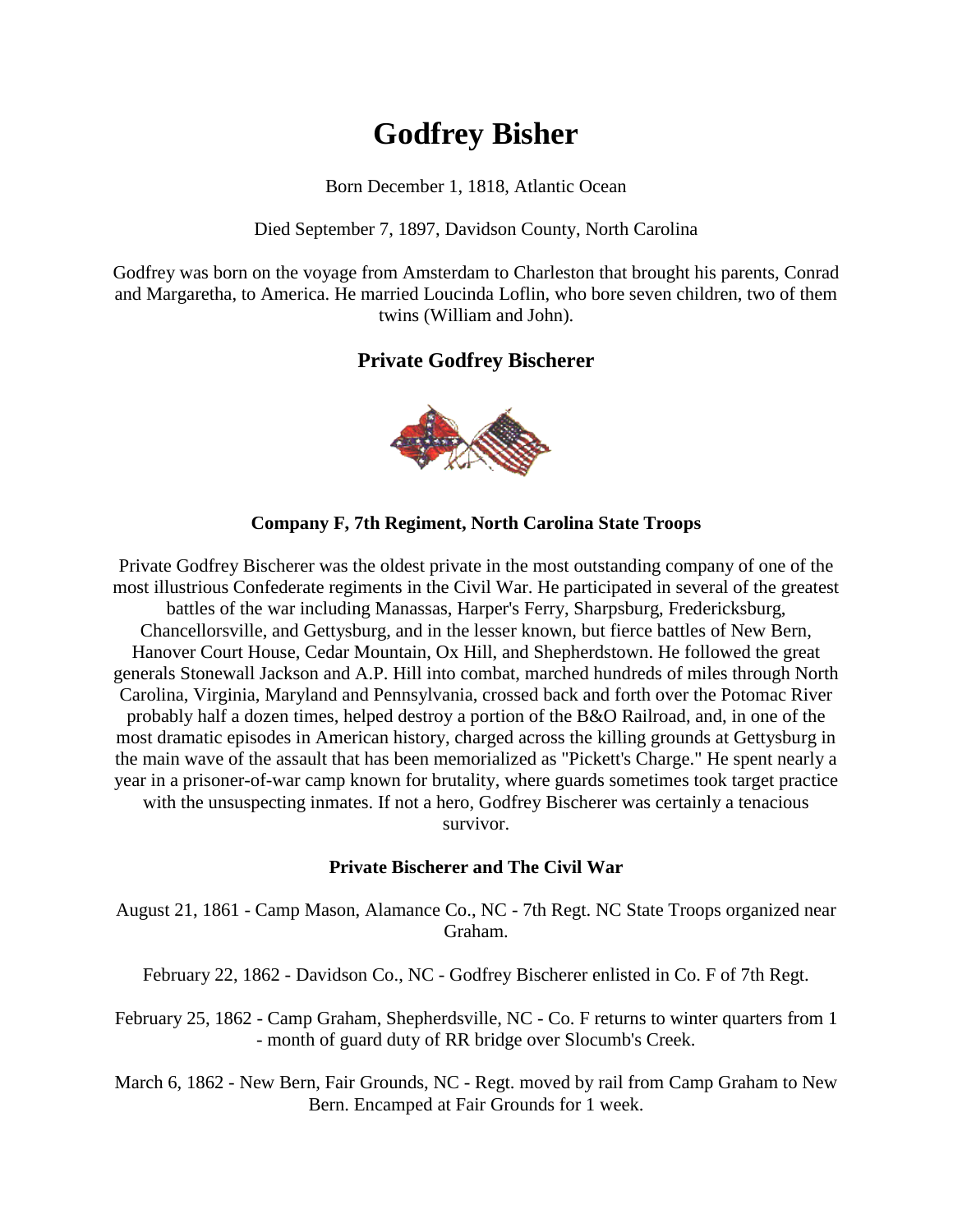March 13, 1862 - Ft. Thompson, NC - In the morning, moved 5 miles downriver to join defenses right of Ft. Thompson. with the 35th NC Regt., some Militia, and 2 artillery batteries.

#### **Battle of New Bern**

March 14, 1862 - Ft. Thompson, NC - Battle began early morning when a Parrott gun dispersed a group of yankee horsemen probing the woods. Right after, about 7:20, firing became general along the line. The Militia panicked and fled. The 35th Regt. was ordered to charge with bayonets, but "left in confusion" instead, leaving an artillery section to be overrun by yankees. Only the 7th Regt. and remaining artillery stayed to fight alone. The 7th Regt. left their breastworks and charged with bayonets upon an advancing yankee column. The enemy "was driven over the breastwork with great slaughter," and the 7th retook the captured artillery battery.

Shortly 6 or 8 yankee regts. appeared and massed to attack, and the 7th had to fall back under very heavy fire. New Bern was lost. The 7th lost 6 killed, 15 wounded, & 30 missing.

March 16 - May 4, 1862 - Kinston, NC - 7th Regt. retired here from New Bern. March 23 - April 1 encamped at Falling Creek, returned to Kinston. April 29 - May 1 performed a scouting mission to Trenton and back.

May 4 - 6, 1862 - Goldsboro, NC to Gordonsville, VA - Ordered to Gordonsville to bolster Virginia defenses against yankees moving up James R. and down Shenandoah Valley. Moved by train to Goldsboro on May 4. Marched on through Weldon, Petersburg, Richmond to Gordonsville.

May 16, 1862 - Blue Ridge foothills, VA to Gordonsville, VA to Hanover Court Hse., VA - Marched from Gordonsville to the "foothills of the Blue Ridge," then ordered back to Gordonsville and on to Hanover Court House to do picket duty watching Gen. Geo. McClellan's army.

#### **Battle of Hanover Court House**

May 27, 1862 - Hanover Court Hse., VA - 7th Regt. was in reserve during the battle, but served as Gen. L. Branch's brigade rearguard as it withdrew to Ashland. The Regt. lost 2 killed, 4 wounded, and 2 missing, one of the latter being Pvt. Bischerer, who was captured.

June - July, 1862 - Fort Monroe, VA - Godfrey Bischerer confined here by the Federals.

August 5, 1862 - Aiken's Landing, Jas. R., VA - Godfrey Bischerer exchanged.

#### **Battle of Cedar Mountain**

August 7 - 9, 1862 - Gordonsville to Cedar Mtn., VA - After 22 weeks waiting to meet Federal Gen. John Pope's advance at Gordonsville, Gen. A.P. Hill's division joins Jackson's in an offensive against Pope, whom they engage at Cedar Mtn. 7th Regt. falls behind the rest of Branch's Brigade in the advance, but rushes in at a "double - quick" to support Gen. Taliaferro's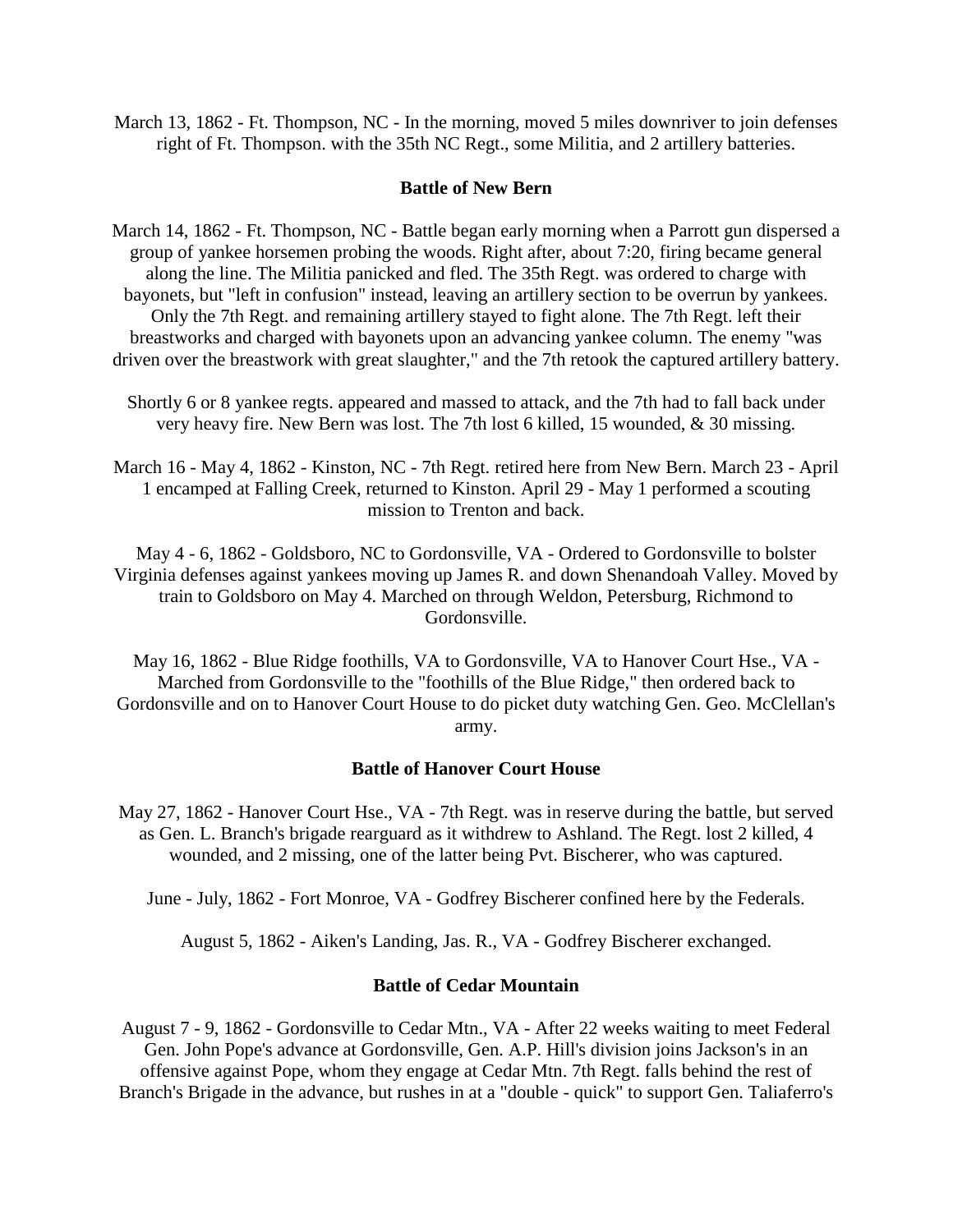division by attacking a yankee force in a corn field. After the 7th fired several volleys, the enemy broke and ran, and the 7th chased them a half-mile, capturing 30, including 2 officers.

August 11 - 25, 1862 - Gordonsville, VA - Waited for orders from Stonewall Jackson.

August 26, 1862 - Manassas Junction, VA - Moved here with Jackson's army and remained until the night of the 27th, when withdrawn to Groveton.

#### **2nd Battle of Manassas**

August 28 - 30, 1862 - Manassas, VA - Branch's Bde., Stonewall Jackson's Army

Branch's Brigade was situated on the left of Jackson's defensive line along the unfinished branch of the Manassas Gap RR. On the 29th, the Feds concentrated a general attack against Jackson's left. Branch's Bde. drove the Federal advance back across the RR cut, then withdrew back into the cut to assume the defensive. The Feds launched another attack and Branch's lines held. On the 30th, the Bde. held its position under heavy artillery fire till Gen. Longstreet's attack and darkness put an end to the battle

# **Battle of Ox Hill**

September 1, 1862 - Ox Hill, VA - Branch's Bde.,Stonewall Jackson's Army

The Feds retired toward Washington from Manassas and Stonewall Jackson's army pursued them. Branch's Bde. was ordered forward to attack them in the afternoon during a "blinding rainstorm" but the Blue rear guard held on till dark. The Regt. lost 8 killed, 17 wounded.

September 2 - 9, 1862 - Leesburg, VA to Frederick, MD - Branch's Bde. moved through Leesburg, crossed the Potomac on the 5th and encamped at Frederick.

# **Battle of Harper's Ferry**

September 10 - 14, 1862 - Advance & Attack on Harper's Ferry, VA -

Branch's Bde., A.P. Hill's Div.

Crossed back over Potomac R. near Williamsport the 11th; entered Martinsburg the 12th , then came in sight of the heavily defended Bolivar Hts. the 13th. Confederates surrounded Harper's Ferry. The 7th Regt. led the advance the evening of the 14th down the Winchester & Harpers Ferry RR line, "driving the enemies' sharpshooters from their high positions" above.

September 15, 1862 - Harper's Ferry, VA - The Federal garrison surrendered to Gen. Hill.

# **Battle of Sharpsburg (Antietam)**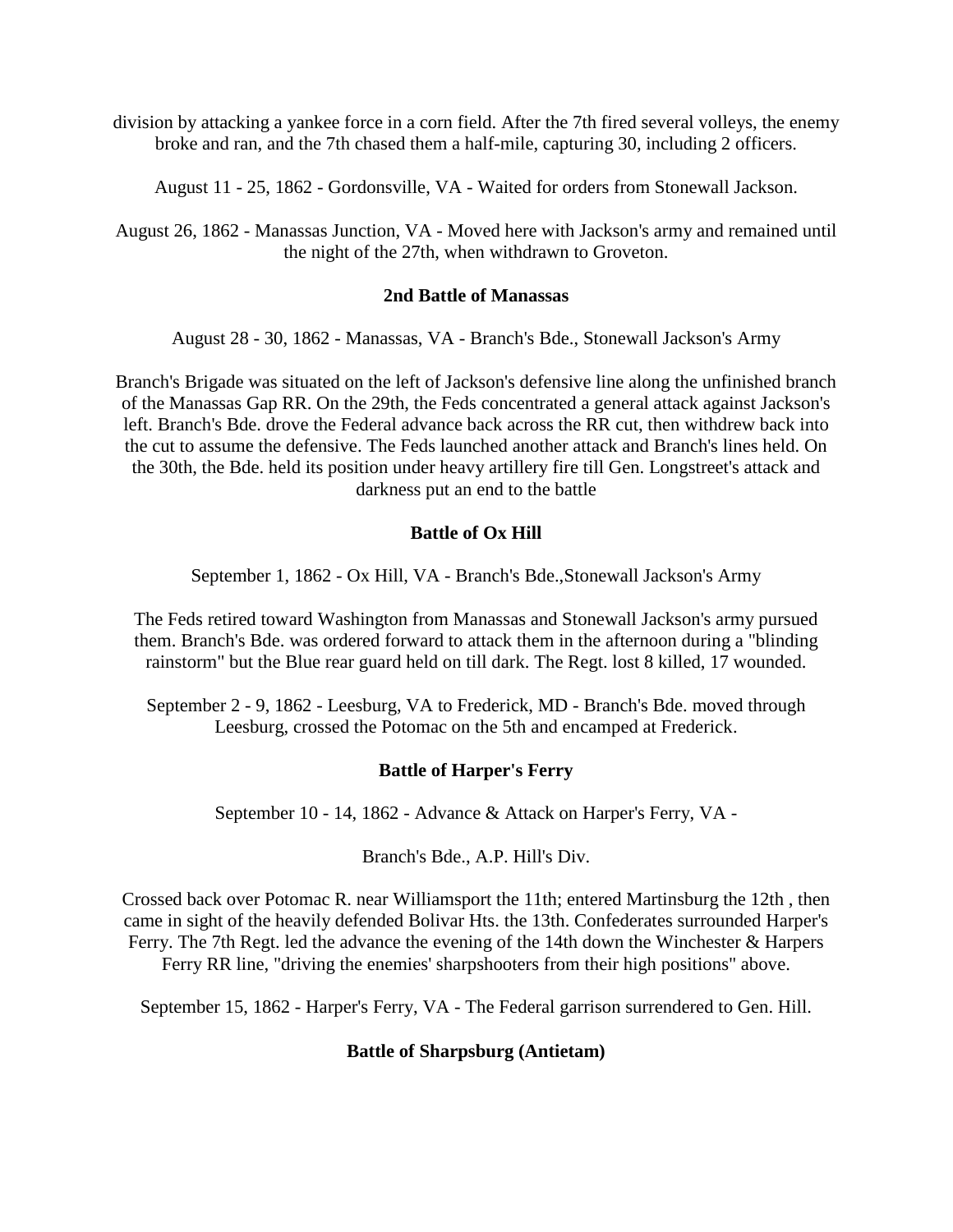September 17 - 18, 1862 - Sharpsburg - Left Harper's Ferry at 7:30 a.m. the 17th on a "very rapid & fatiguing march," recrossed the Potomac, joined the fight at Sharpsburg, driving back "3 separate & distinct enemy columns." Gen. Branch was killed today. Spent the night behind a stone fence & held against sharpshooters till withdrawn the night of the 18th. Bde. was rear guard as army crossed back over the Potomac.

September 20, 1862 - Shepherdstown/Bunker Hill - Moved to this river crossing in the morning to drive the Feds back across the Potomac. Received heavy artillery fire. Destroyed a portion of the B&O RR. Encamped near Bunker Hill.

September - November 22, 1862 - Shenandoah Valley, VA - Remained in Shenandoah Valley till late November, when ordered to Orange Court Hse. About Nov. 26th, ordered to Fredericksburg.

### **Battle of Hamilton's Crossing**

December 11 - 13, 1862 - Fredericksburg, VA - Lane's Bde. Little activity until morning of 13th, when 7th Regt. ordered beyond RR to protect artillery. All skirmishers except Co. F forced back. 7th moved to crest of hill to better defend artillery but suffered from Fed artillery and sharpshooters. 2 hrs. later the Yanks launched a massive, fast - moving assault against the brigade which persisted for some time. The 7th fell back "in perfect order," and later chased back another Federal push. The Bde. spent nearly 48 hrs. on duty in combat. On the 15th they constructed a breastwork of logs, brush & dirt to rest behind until the morning of the 16th, when they realized the enemy had withdrawn.

December 17, 1862 - April 30, 1863 - Moss Neck, VA - Winter quarters and picket duty.

# **Battle of Chancellorsville - Day 1**

May 1, 1863 - Chancellorsville, VA - Lane's Bde., A.P. Hill's Div., Jackson's Corps

Lane's Bde. marched down Orange & Fredericksburg Plank Rd. to Chancellorsville, driving Yanks back to their positions on the way. Formed in line of battle in late evening of 1st.

# **Battle of Chancellorsville - Day 2**

May 2, 1863 - Chancellorsville, VA -

Began a hard march early morning of the 2nd to a point 4 miles from Chancellorsville. The Bde. made a night assault and took a line of breastworks where, a short time later, 250 Yankees surrendered to the 7th Regt. after a brief furious exchange.

# **Battle of Chancellorsville - Day 3**

May 3, 1863 - Chancellorsville, VA - Soon after sunrise on the 3rd, the 7th charged forward through the woods under a galling fire, shouting, driving the enemy before them. Gen. Lane wrote, "the gallant old 7th eclipsed all of its former glories." Along with the 37th Regt., they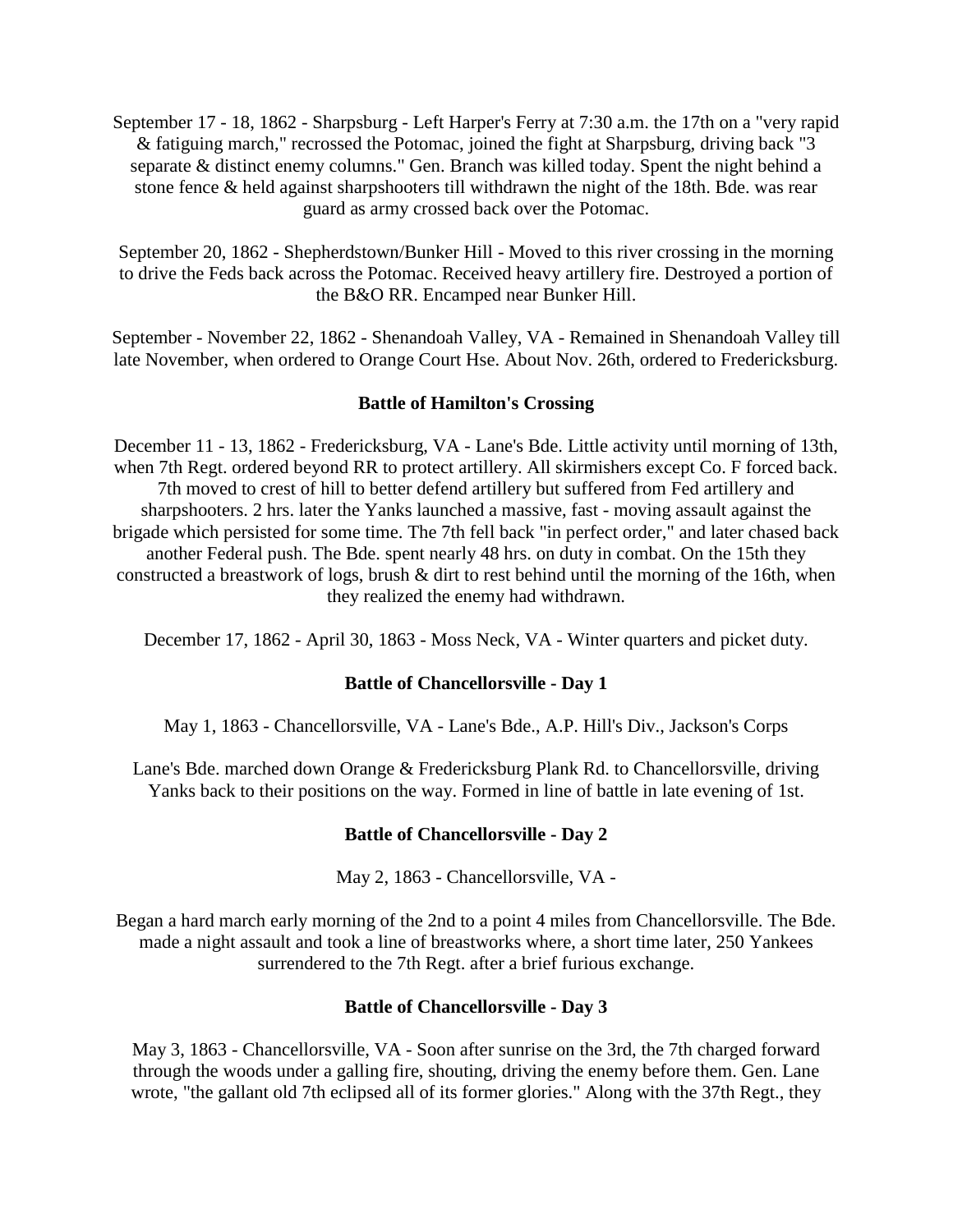overran a prominent enemy fortification, before falling back under a "murderous fire of shell, grape and canister," and a fresh column of infantry. Lt. Col. Junius Hill was killed leading the attack.

"As soon as the rest of the Bde. was reformed and replenished with ammunition, they were taken back into the woods... to the support of Gen. Colquitt's command, which was then nearly out of ammunition. The woods... were on fire; the heat was excessive; smoke arising from burning blankets, oilcloths, etc. The dead and dying of the enemy could be seen on all sides enveloped in flames, and the ground on which we formed was so hot... Remained under arms again the whole of Sun. night in the front line." The battle was won. The Regt. lost 37 killed, 127 wounded.

May 7, 1863 - Moss Neck, VA - Regt. returned "to its old camp" at Moss Neck. Since death of Stonewall Jackson at Chancellorsville, now assigned to Gen. Wm. Pender's div. of Gen. A.P. Hill's corps.

June 15, 1863 - Fredericksburg, VA - The march on the North begins.

June 25, 1863 - Shepherdstown, VA - Gen. Hill's corps crosses the Potomac.

June 27, 1863 - Fayetteville, PA - Gen. Hill's corps invades the Union; enters Fayetteville in the afternoon.

July 1, 1863 - So. Mtn. to Cashtown to Gettysburg, PA -

#### **Battle of Gettysburg - Day 1**

Hill's corps marched toward Gettysburg in the a.m. & supported Gen. Harry Heth's div. in ascertaining Yankee strength and, after a hard fight, driving the enemy from the field.

The 7th Regt."moved across this open field [alongside the turnpike] at quick time until a body of the enemy's cavalry and a few infantry opened upon us from the woods..., when the men gave a yell, and rushed forward at a double - quick, the whole of the enemyh's force beating a hasty retreat to Cemetery Hill." The Regt. came under fire from artillery on Cemetery Hill and spent the night huddled behind "the stone fence."

#### **Battle of Gettysburg - Day 2**

July 2, 1863 - Gettysburg, PA - A little skirmishing and artillery bombardment but, according to Gen. Lane, "nothing of interest occurred" today. Gen. Pender was wounded, so the 7th Regt. was assigned to Gen. Isaac Trimble's div.

#### **Battle of Gettysburg - Day 3**

July 3, 1863 - Gettysburg, PA - The 7th Regt. and Lane's Bde. play a central role in the attack on Cemetery Ridge that becomes known as "Pickett's Charge." Lane's Bde. emerged from the woods into a huge open field "under a murderous artillery and infantry fire." In Lane's words,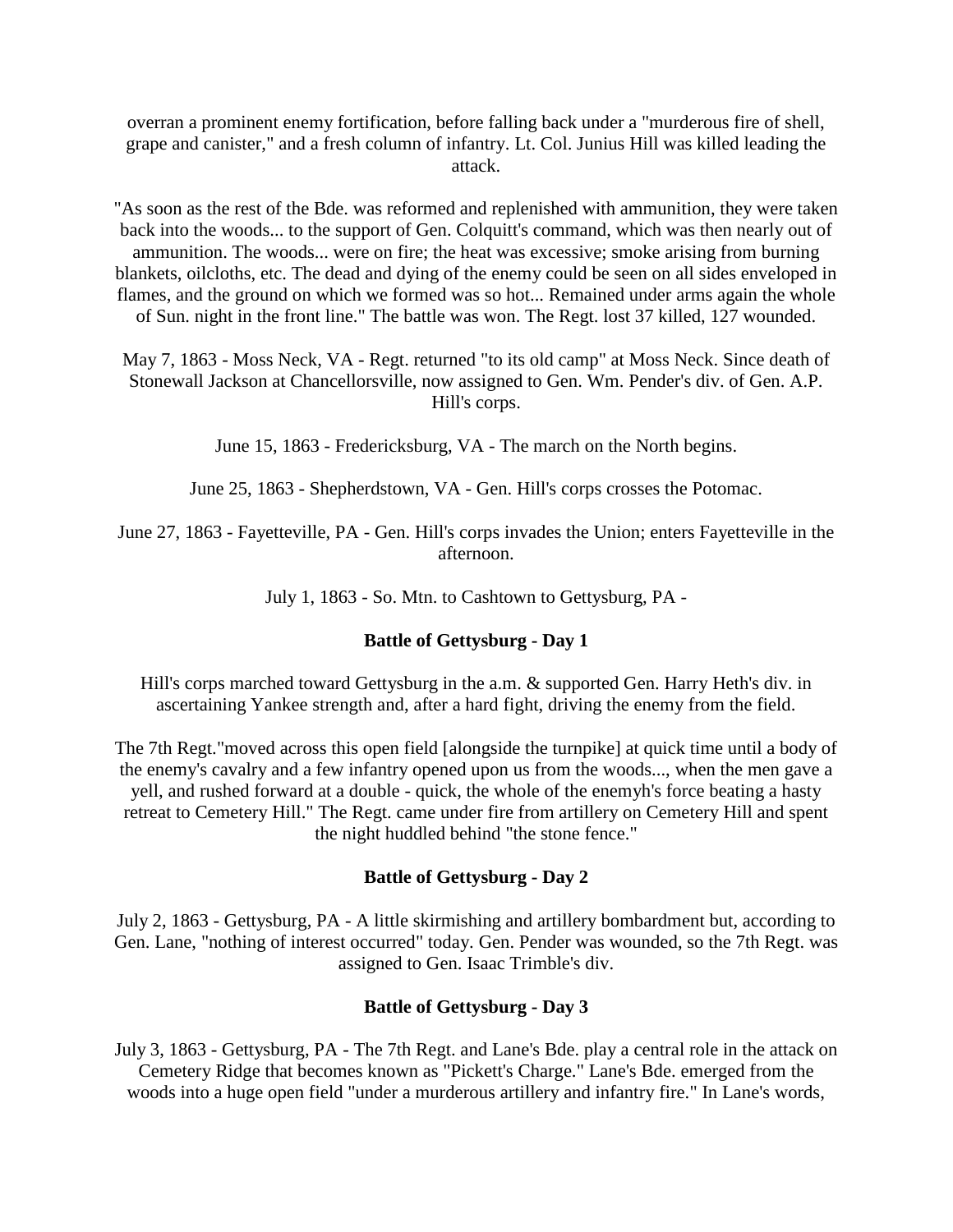"As soon as Pettigrew's command gave back, Lowrance's brigade and my own... took position on the left of the trrops which were still contesting the ground with the enemy. My command never moved forward more handsomely. The men reserved their fire, in accordance with orders, until within good range of the enemy, and then opened with telling effect, repeatedly driving the cannoneers from their pieces, completely silencing the guns in our immediate front, and breaking the line of infantry which was formed on the crest of the hill. We advanced to within a few yards of the stone wall, exposed all the while to a heavy raking artillery fire from the right. My left was here very much exposed, and a column of the enemy's infantry was thrown forward in that direction, which enfiladed my whole line. This forced me to withdraw my brigade, the troops on my right having already done so. We fell back as well as could be expected..."



*Above* - Godfrey Bischerer and Lane's Brigade emerged from the thick woods in the distance, and heroically marched across the open yellow field (from left to right), the target of horrendous artillery and rifle fire, towards Cemetery Hill and destiny...

Maj. John Turner, Co. F's former commander, was wounded in the abdomen and captured during or after the charge. Pvt. Godfrey Bischerer was also captured. The regimental flag was captured by Union soldiers during the assault on Cemetery Hill but was returned after the war and now resides with the North Carolina Office of Archives and History.

# **Prisoner of War in Yankee Camps**

July, 1863 - Ft. Mifflin, PA & Ft. McHenry, MD - Pvt. Bischerer confined here until transfer to Ft. Delaware. From Fort Mifflin, the Gettysburg prisoners were carried by train to Baltimore, then marched through the streets of the city to Fort McHenry, where they awaited ships to Fort Delaware.